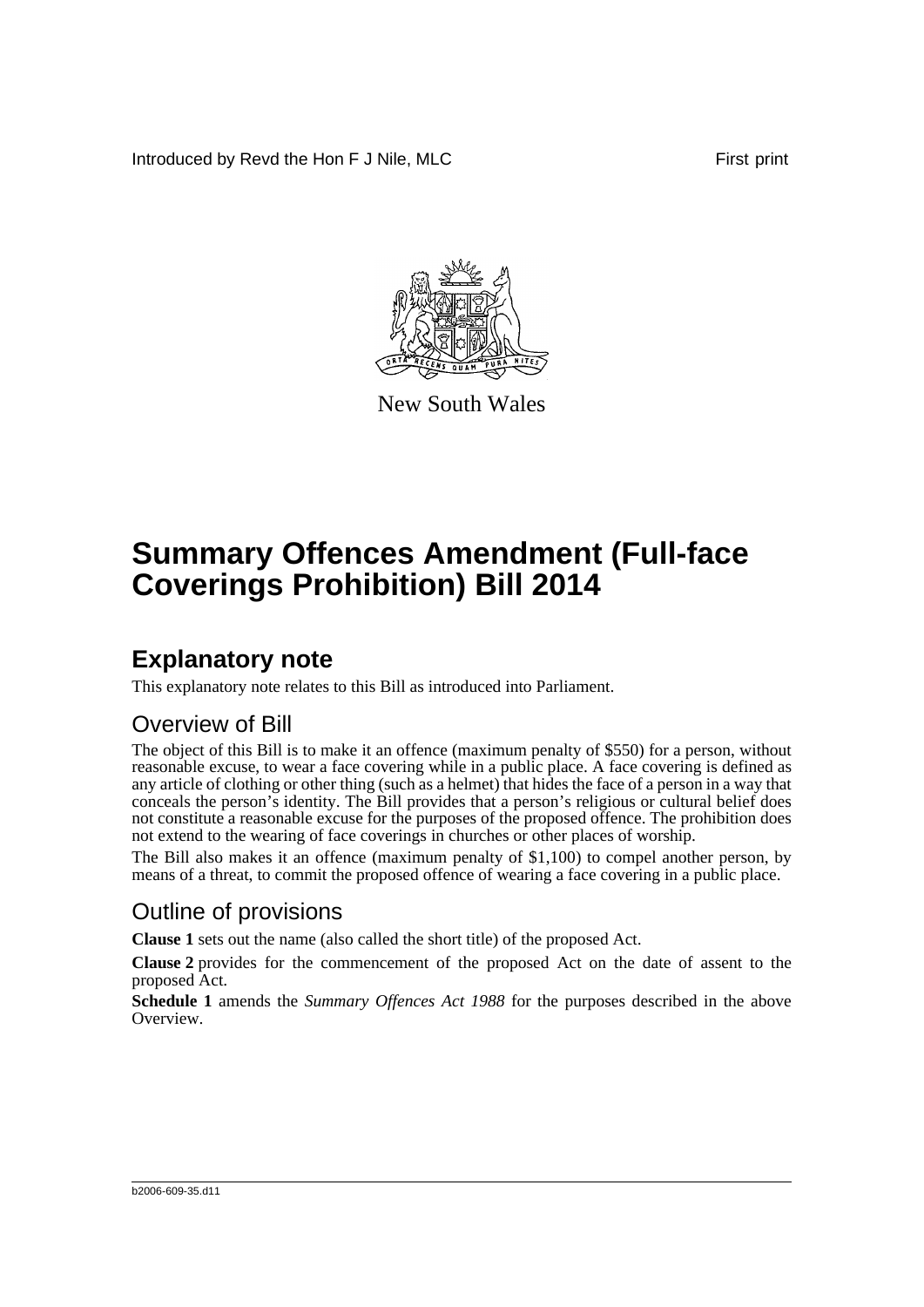Introduced by Revd the Hon F J Nile, MLC First print



New South Wales

# **Summary Offences Amendment (Full-face Coverings Prohibition) Bill 2014**

## **Contents**

|                                                         | Page |
|---------------------------------------------------------|------|
| Name of Act                                             |      |
| 2 Commencement                                          |      |
| Schedule 1 Amendment of Summary Offences Act 1988 No 25 |      |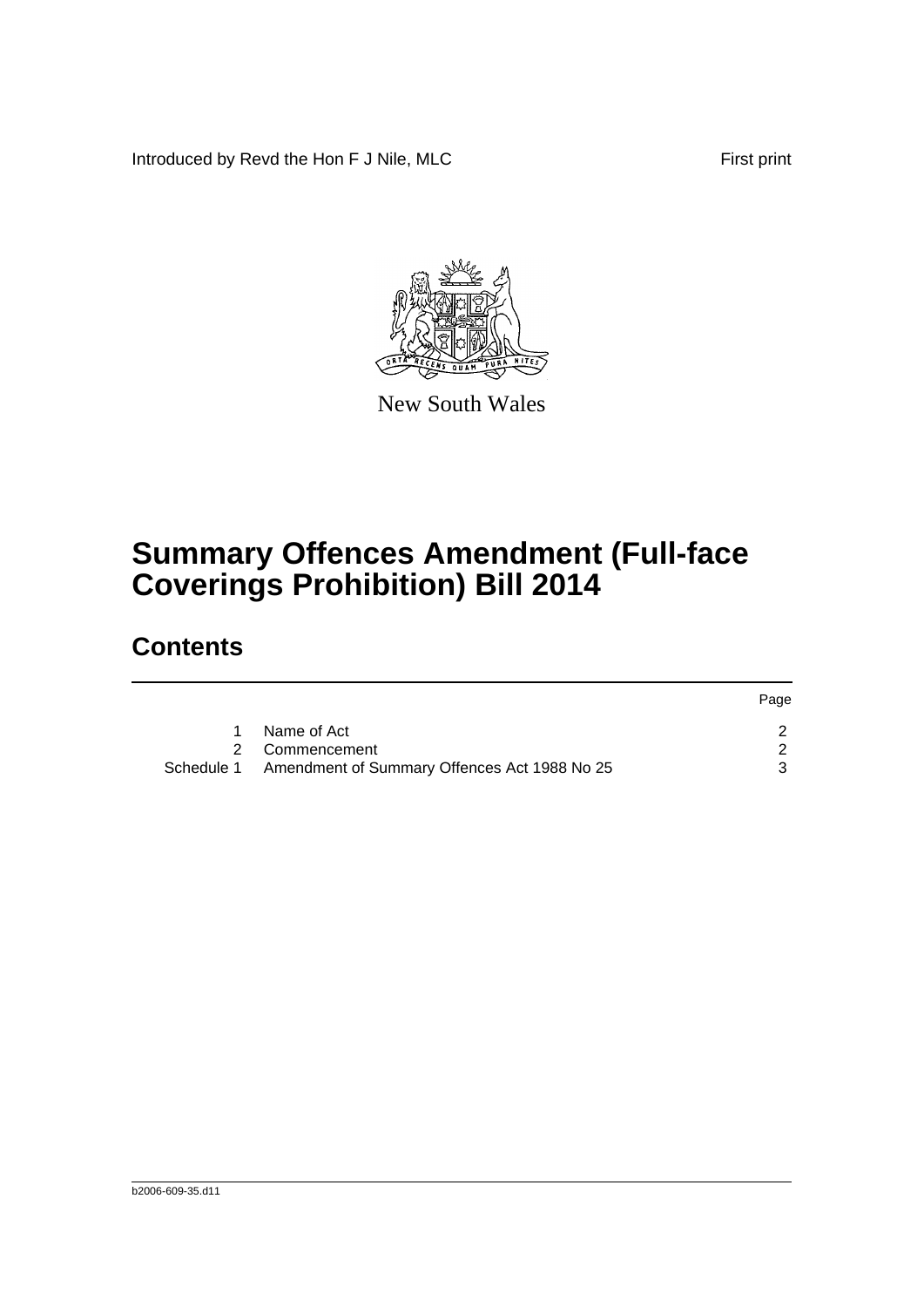

New South Wales

# **Summary Offences Amendment (Full-face Coverings Prohibition) Bill 2014**

No , 2014

### **A Bill for**

An Act to prohibit people wearing full-face coverings in public places.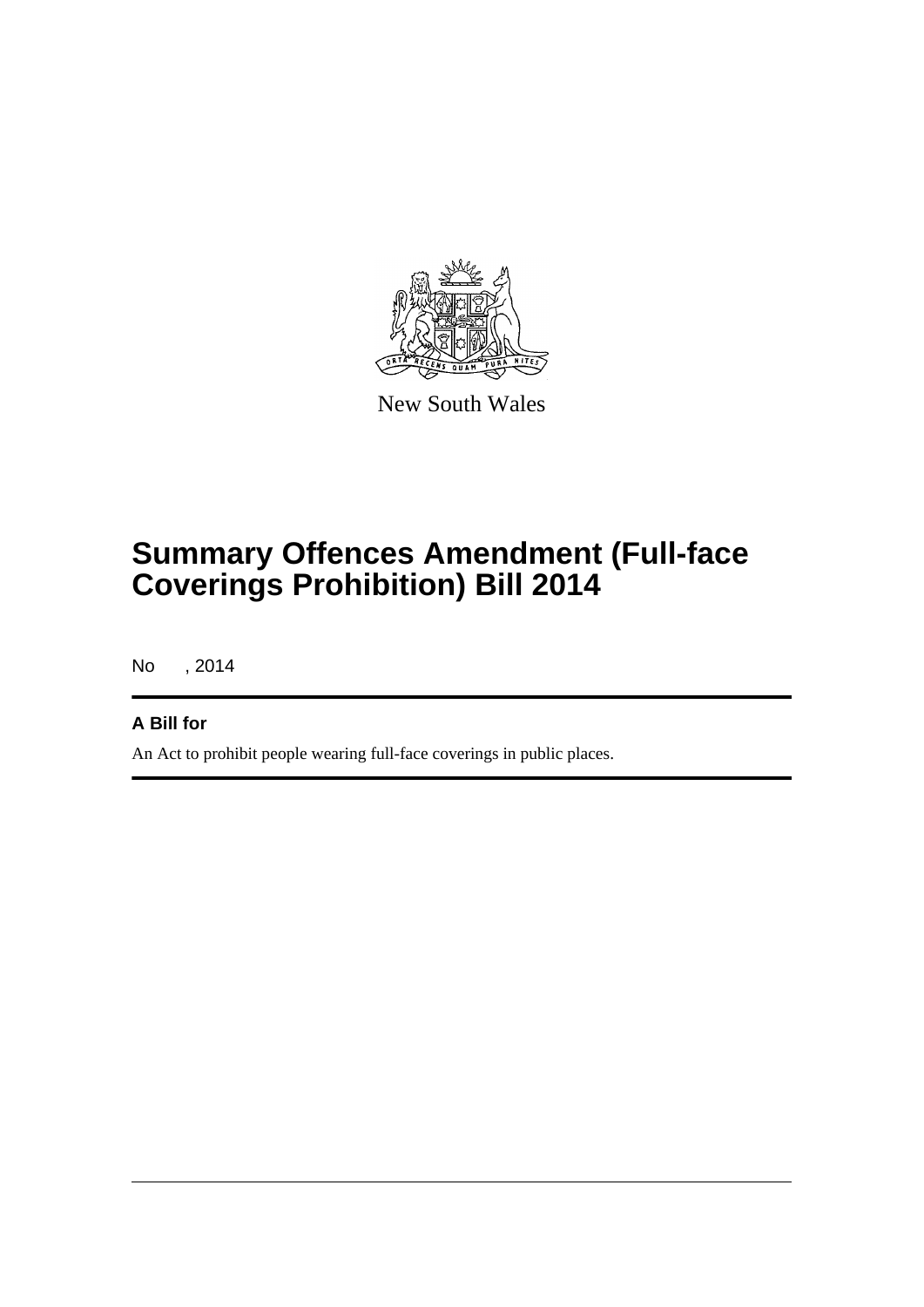#### <span id="page-3-0"></span>**The Legislature of New South Wales enacts:**

#### **1 Name of Act**

This Act is the *Summary Offences Amendment (Full-face Coverings Prohibition) Act 2014*.

#### <span id="page-3-1"></span>**2 Commencement**

This Act commences on the date of assent to this Act.